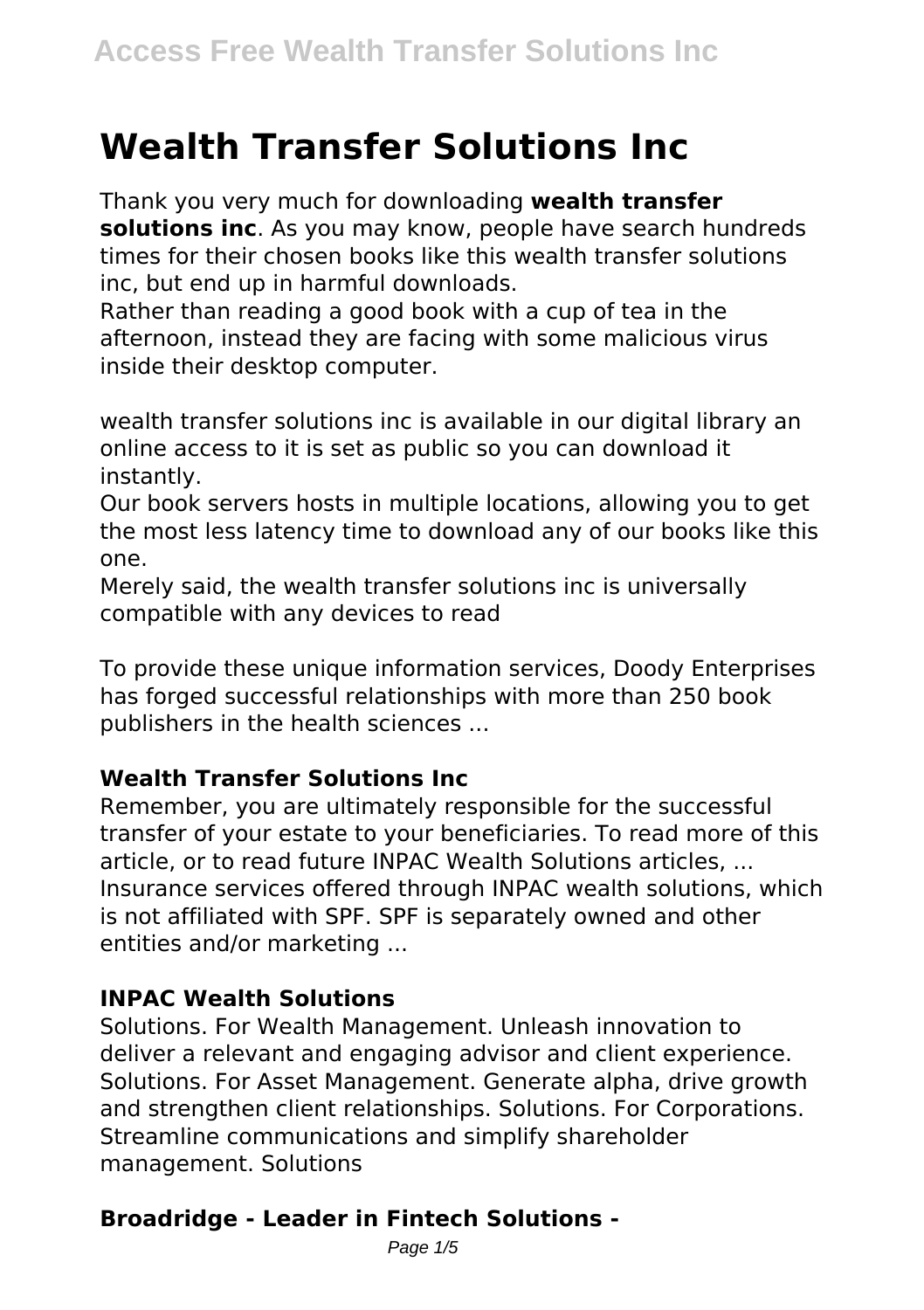#### **Communications, Technology ...**

Advisory fee compression and the growth of digital wealth solutions are driving wealth managers and their technology partners to do more for less. Last year, Silver launched Wealth Harmony – the first-of-its-kind, foundational wealth data platform – to maximize operational efficiencies, deliver value-add analytics and functionality, and ...

#### **Silver Management Group of Companies – Leading Solutions for Investment ...**

Truist Wealth brings stability, protection, and continuity to your trust and estate planning. ... you should arrange in advance for the transfer of your business or partnership interest at your retirement, incapacity, or death. ... Pro athlete, entertainer & sports executive solutions. Protecting my family or business assets. Trust formation ...

## **Trust and Estate | Wealth | Truist**

Distributor: Lincoln Financial Distributors, Inc., a broker-dealer Policies: Lincoln WealthPreserve ® 2 SIUL (2022) policy form ICC22-SUL6094 and state variations – not available in New York

#### **Lincoln Financial expands Indexed Universal Life suite with ...**

Portfolio management is provided by 1832 Asset Management L.P. and 1832 Asset Management U.S. Inc. Insurance services are provided by Scotia Wealth Insurance Services Inc. Wealth advisory and brokerage services are provided by ScotiaMcLeod, a division of Scotia Capital Inc. International investment advisory services are provided by Scotia ...

#### **Wealth Management Canada - Scotia Wealth Management**

At the end of the day, it's not just about wealth. It's about what your wealth can accomplish. Together, you and your UBS Financial Advisor can help prepare your financial life for today, tomorrow and generations to come—so you can stay focused on what matters most, no matter what the markets are doing. That's our focus as the world's largest wealth management firm.\*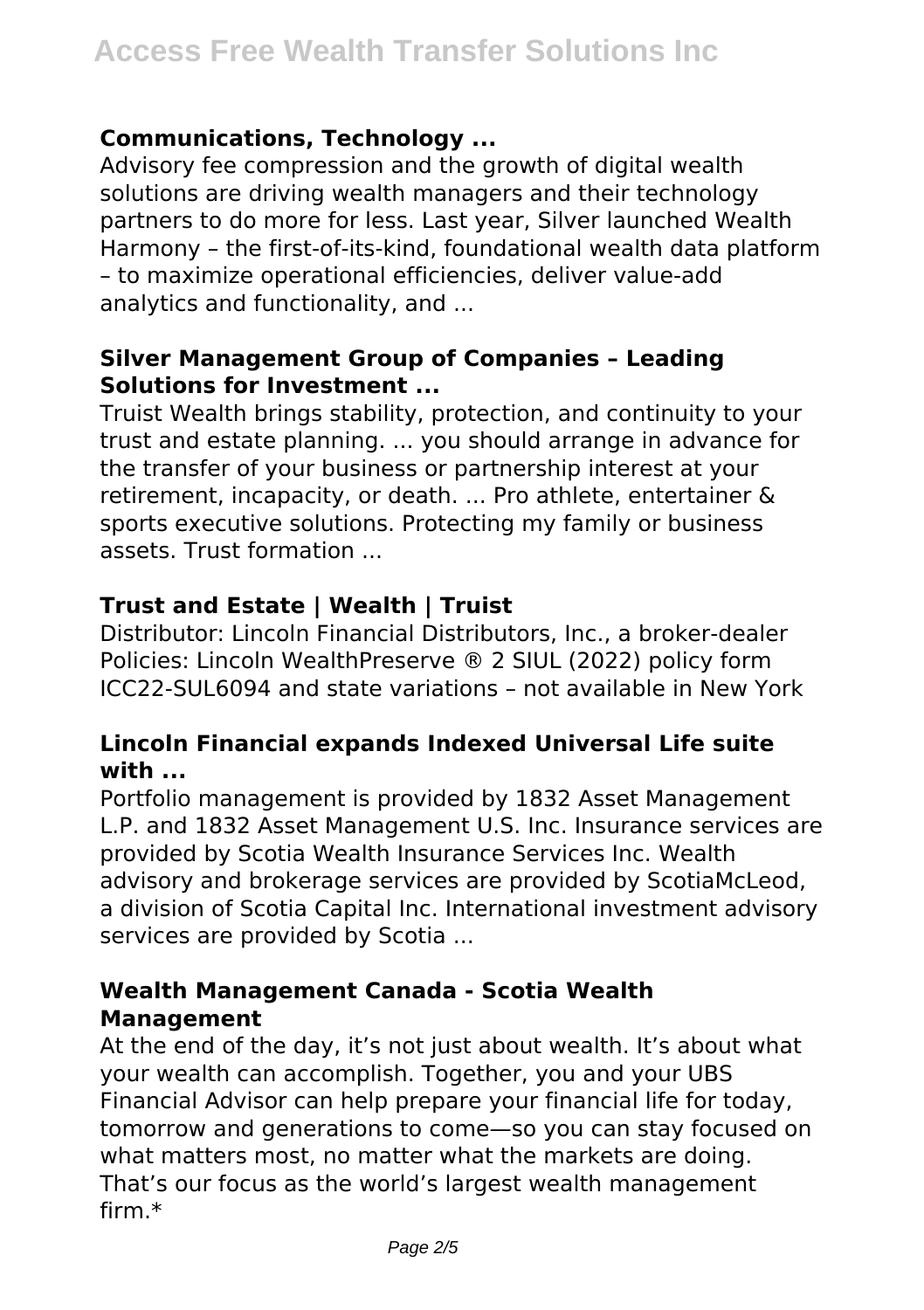## **Wealth, from your point of view | UBS United States of America**

Stand with Ukraine Campaign Our Statement Welcome to World Information Transfer World Information Transfer, Inc. is a 501(c)(3) non-for-profit organization in consultative status with United Nations/ECOSOC promoting health and environmental literacy. In 1987, inspired by the Chornobyl nuclear tragedy, WIT was formed in recognition of the pressing need to provide accurate actionable information ...

#### **Home - World Information Transfer - Promoting Health and Environmental ...**

Advisors & wealth teams; Find a financial advisor or wealth specialist; Explore our wealth teams; Private Wealth Management Return to Private Wealth Management Private Wealth Management; Our approach; Leadership team; Client groups & featured professions; Find a financial advisor or wealth specialist

#### **How do I receive a wire transfer? - U.S. Bank**

Sanctum is a professional Wealth Management Company in India, engaged in personalised Financial Advisory Services, such as Real Estate Management, Investment & Asset Management, Wealth Planning and Portfolio Management for HNI's, Family Offices and Corporates.

#### **Sanctum Wealth - Best Private Wealth Management Firm**

Maintaining a minimum daily ledger balance 3 of \$25,000 in your Truist Wealth Checking or your Truist Wealth Money Market account OR Maintaining \$100,000 or more in the sum of all current balances from Truist related accounts 4 across personal deposits, all investments, 5 Trust, 6 personal mortgage, consumer loan/lines (excluding LightStream ...

#### **Checking Disclosures and Fees | Truist**

Wealth Management With over 160 years of providing customized, tailored wealth management solutions we have helped individuals, businesses and institutions build, preserve and manage their wealth. Fifth Third Private Bank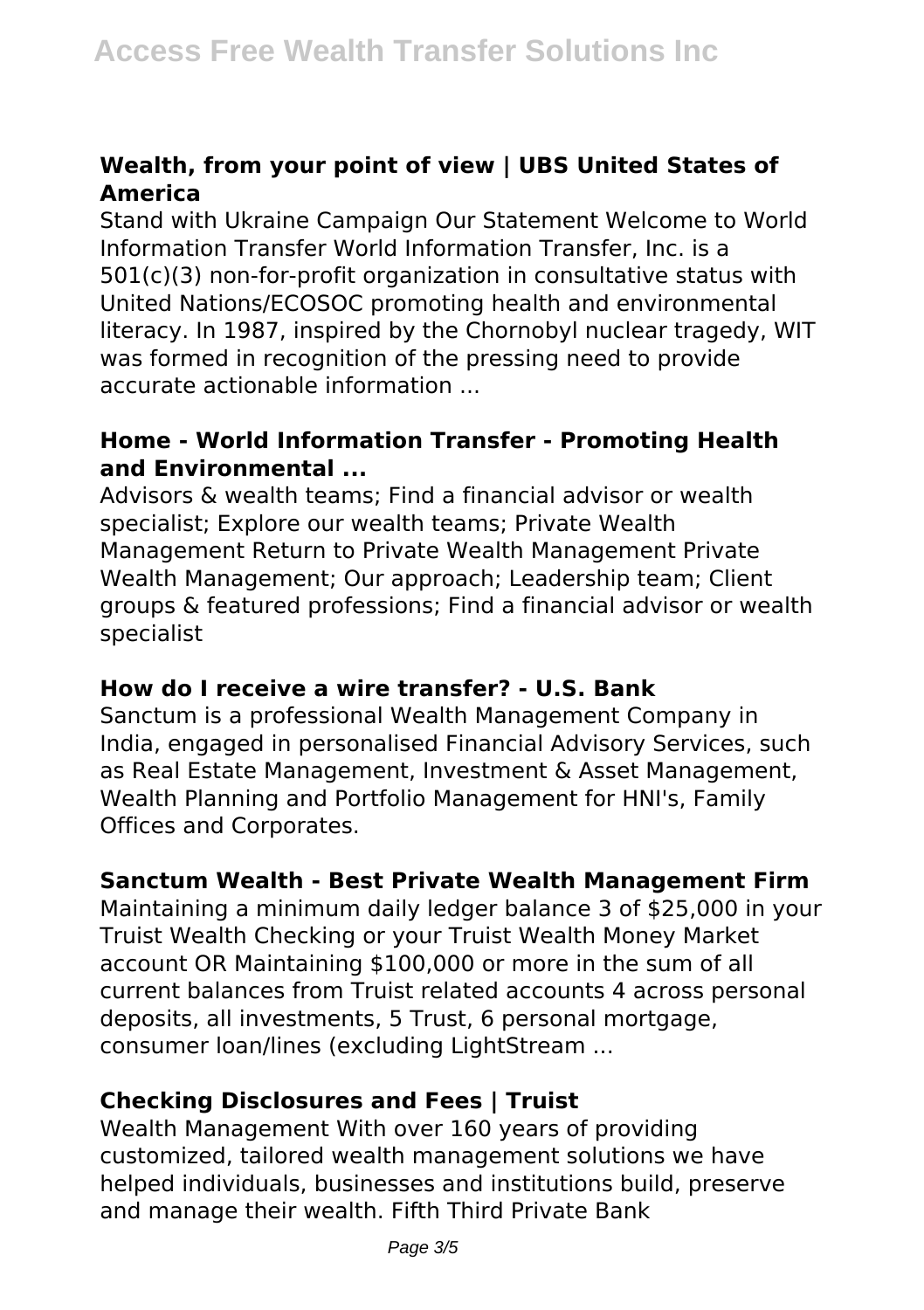## **Wealth Management - Fifth Third Bank**

As the owner and operator of the largest network in North America, our heritage of secure connectivity is unrivaled. In addition to our expertise in threat intelligence and network security, we collaborate with best-of-breed providers to help businesses safeguard digital assets and innovate with confidence.

#### **Cybersecurity - Network Solutions & Services at AT&T Business.**

Wealth Transfer Solutions. You want control of your future, to pass down a legacy and provide for the people you care about. PNC Private Bank℠ can help make it happen with experienced trust and estate administration, wealth and estate services, objective guidance and creative thinking.

### **Estate Services, Trust Management & Wealth Transfer | PNC**

Insurance and annuity products are offered through Merrill Lynch Life Agency Inc., a licensed insurance agency and wholly owned subsidiary of Bank of America Corporation. Trust, fiduciary and investment management services are provided by Bank of America, N.A. and its agents, Member FDIC, or U.S. Trust Company of Delaware.

#### **Wealth Management and Financial Services from Merrill Lynch**

You may save more with a U.S. Bank balance transfer. Take advantage of your great promotional rate now! Consolidate debt into just one monthly payment. Transfer balances from higher APR loans and cards. Pay down personal loans. Use your special offer code in the email you received to take advantage of your great Balance Transfer promotional rate.

# **Credit card balance transfers | U.S. Bank**

Wealth management (WM) or wealth management advisory (WMA) provides services to a wide array of clients ranging from affluent to high-net-worth (HNW) and ultra-high-net-worth (UHNW) individuals and families. It is a discipline which